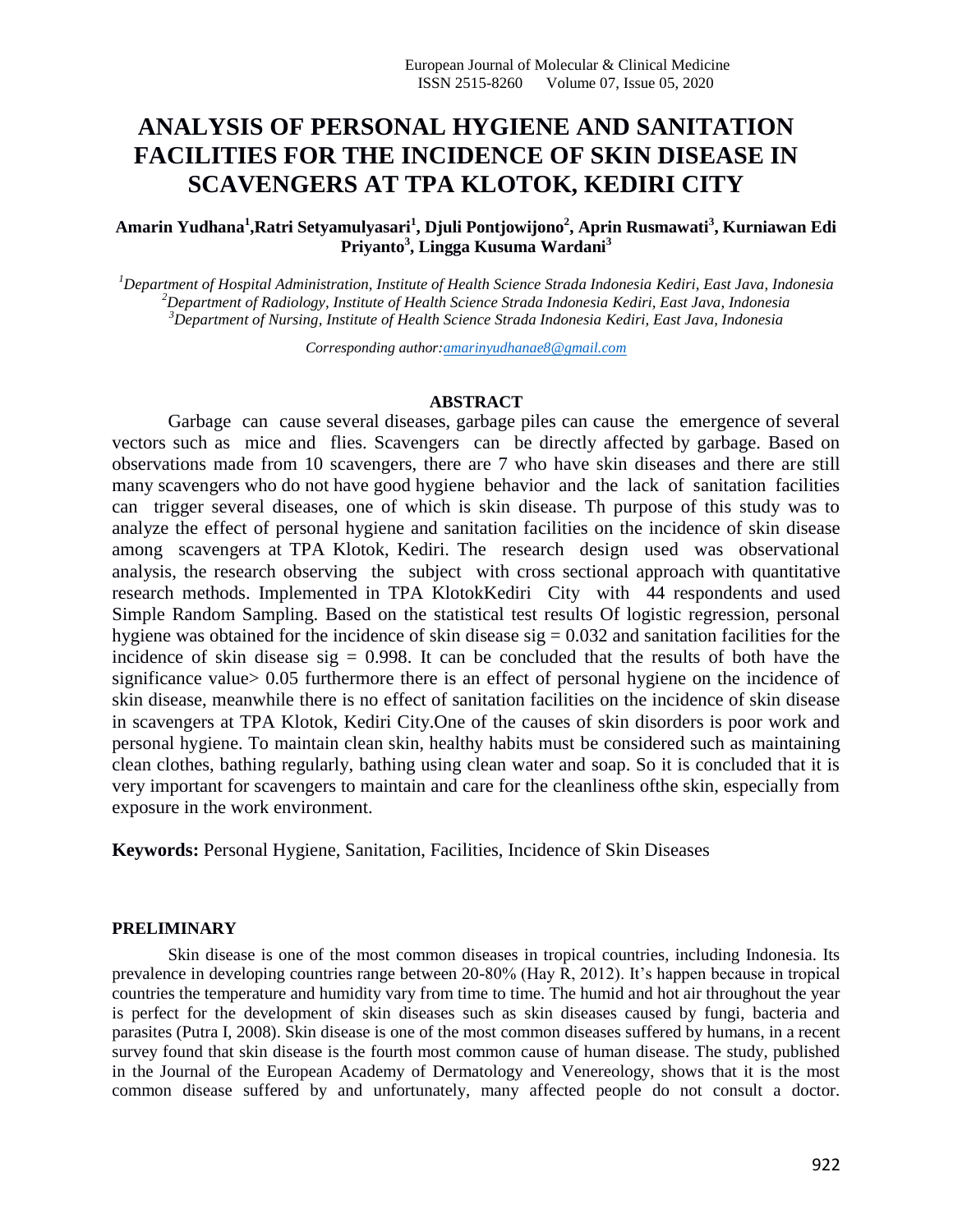Fromn2,701 individuals in this study, at least one skin desease was found in 1,662 participants(64.5%). The most common diagnoses were 26.6% actinic keratosis, 25.5% rosacea and 11.7% eczema.

These three skin diseases usually occur on the face. for example Actinic keratosis and rosacea are skin diseases that usually rough, scaly and festering. This disease is the result of sun exposure. Skin disease increased with increasing age and more frequent found in men as much as 72.3% compared to women which was only 58.0%. Nearly two thirds of the affected participants were unaware of their cultured disease. (Febriansyah, 2019).

Garbage is something that is not used, disliked or something that is thrown away from human activities and does happen by itself. One of the factors that influence the amount of waste is population size and population density. The denser the population, the more waste piles up because there is less space to accommodate waste and the increasing activity of the population, the more waste is produced (Chandra, 2007). Garbage can cause various kinds of diseases, especially when it is wet because in wet conditions, decomposition will occur more quickly. Even puddles in wet trash are believed to attract flies, mosquitoes, mice. These animals can cause various skin diseases.

Based on data from the Pos UKK at Sukorame Health Center regarding skin tanning data on scavengers at the Klotok TPA in the last 3 months, around 10-18 out of 35 scavengers have skin diseases. Every day the scavengers wrestle with garbage from all corners of the region. The risk of being a scavenger is of course enormous because the waste certainly contains a lot of pathogenic bacteria due to decay of organic substances that can enter the body through the pores, skin and respiration. If the components of hazardous substances in used goods enter the body, they will cause various diseases (Triyanto, 2009; Al-Blooshi et al., 2020; Al-Husseini, 2020; Al-Tufaili, 2020; Alblooshi& Abdullah, 2020).

Based on a preliminary study conducted at the Klotok City Waste Disposal Site (TPA), it is known that the number of scavengers who come to work is 55 people with various age characteristics and unhealthy lifestyle habits such as not washing their hands before and after eating with soap. . In addition, during interviews and observations, many scavengers did not use personal protective equipment such as shoes, gloves, and masks) complaints of illness, complaints that are often felt are coughs, colds, dizziness, itching and redness of skin based on interviews obtained 10 from 7 scavengers experienced itching around the neck and back along with reddish skin.

From the description above, the researcher is interested in making a research proposal in formulating the research title '' Analysis of Personal Hygiene and Sanitation Facilities on the Incidence of Skin Disease in Scavengers at TPA Klotok, Kediri City ''.

# **RESEARCH METHODS**

Research design is something that is very important in research, allowing maximum control of several factors that can affect the accuracy of a result. Design can be used by researchers as a guide in planning and implementing research to achieve a goal or answer a research question (Nursalam, 2003).

The research design used was observational analysis, namely research by observing the research subject (Notoatmodjo, 2012). With cross sectional approach, a research conducted to determine the relationship between variables according to demand without intervention from researchers, where data collection each research subject is only observed once (Sugiono, 2010). The research design used logistic regression.

This research was conducted at TPA Klotok Kota Kediri on June 15 to 16, 2020. The sample consists of a part of the population that is affordable for use by some research subjects through sampling (Nursalam, 2016). The sample in this study amounted to 44 scavenger respondents with the sampling technique "Simple Random Sampling". The variables examined in this study were the independent variables of personal hygiene and sanitation facilities, while the dependent variable was the incidence of skin diseases.

Collecting data in this study by giving informed consent to the respondets if the prospective respondent agrees to become a respondent then the researcher give a questionnaire and then filled in by the respondent. Personal hygiene data was collected by direct interviews and questionnaires with scavengers at TPA Klotok Kota Kediri, while for sanitation facilities and incidence of skin disease, it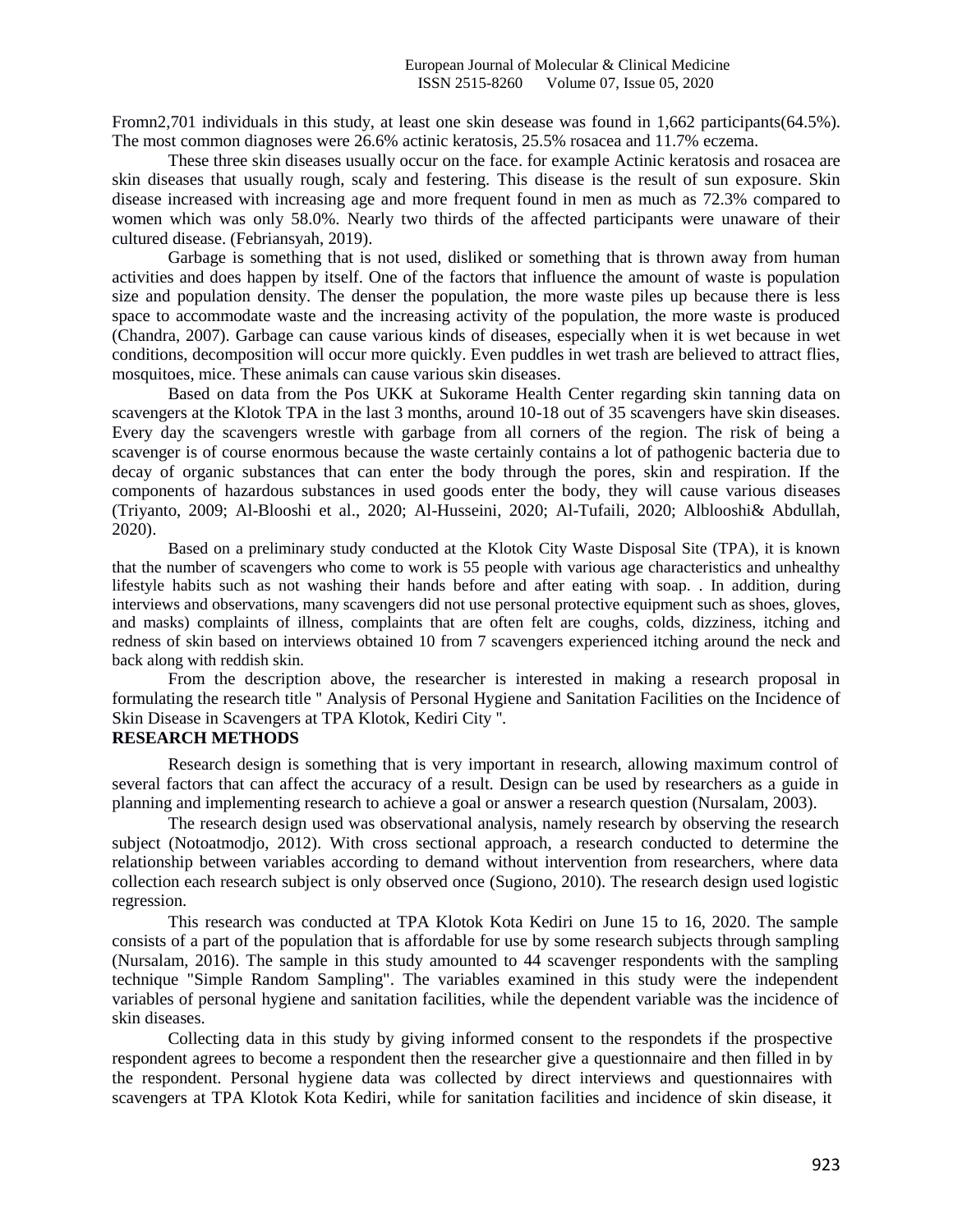was using observational method. Data processing is carried out to determine the analysis between variables that influence each other. Then the data is presented descriptively in the form of frequency distribution tables, respondent characteristic variables,

#### **RESEARCH RESULT**

#### **Respondent Characteristics**

**Table 1.** General Characteristics

| <b>Characteristics</b>                                               |    | $\frac{0}{0}$ |
|----------------------------------------------------------------------|----|---------------|
|                                                                      |    |               |
|                                                                      |    | 25%           |
|                                                                      | 33 | 75%           |
| $\frac{\text{Age}}{\frac{20-35}{5}} \times \frac{35}{\text{Gender}}$ |    |               |
| Men                                                                  | 28 | 64%           |
| Woman                                                                | 16 | 36%           |

Based on table 1, it shows that the age characteristics of the most respondents are> 35 years old, namely as many as 33 people (75%), while the ages of 20-35 years are 11 people (25%). Characteristics of the sex of the most respondents were male as many as 28 people (64%), while the type of woman was 16 people (36%).

## **Variable Characteristics**

**Table 2**. Distribution of Number of Respondents Based on Personal HygieneVariables for Scavengers at TPA Klotok, Kediri City on June 15 to 16, 2020.

| <b>Personal Hygiene</b> |    | $\frac{0}{0}$ |
|-------------------------|----|---------------|
| Enough                  |    | 8.2%          |
| Less                    | 36 | .8%           |
| Total                   | 44 | $00.0\%$      |

Based on Table 2. it is known that out of 44 respondents most of the personal hygiene was not good with a total of 36 respondents (81.8%), while for personal hygiene was quite good with a total of 8 people (18.2%).

**Table 3.** Distribution of Number of Respondents Based on Variable SanitationFacilities at TPA Klotok, Kediri City on June 15 to 16, 2020.

| <b>Sanitation Facilities</b> |          | $\frac{6}{6}$ |
|------------------------------|----------|---------------|
| Less                         | ≘∼<br>∠∠ | 50.0          |
| Well                         | ≘∼<br>∠∠ | 50.0          |
| Total                        | 44       |               |

Based on Table 3. It can be seen that of the 44 respondents have the same value for sanitation facilities with a total of 22 people (50.0%) for the poor and good categories.

**Table 4.** Distribution of Number of Respondents Based on Variable Incidence ofSkin Disease in Scavengers at TPA Klotok, Kediri City on June 15 to 16, 2020.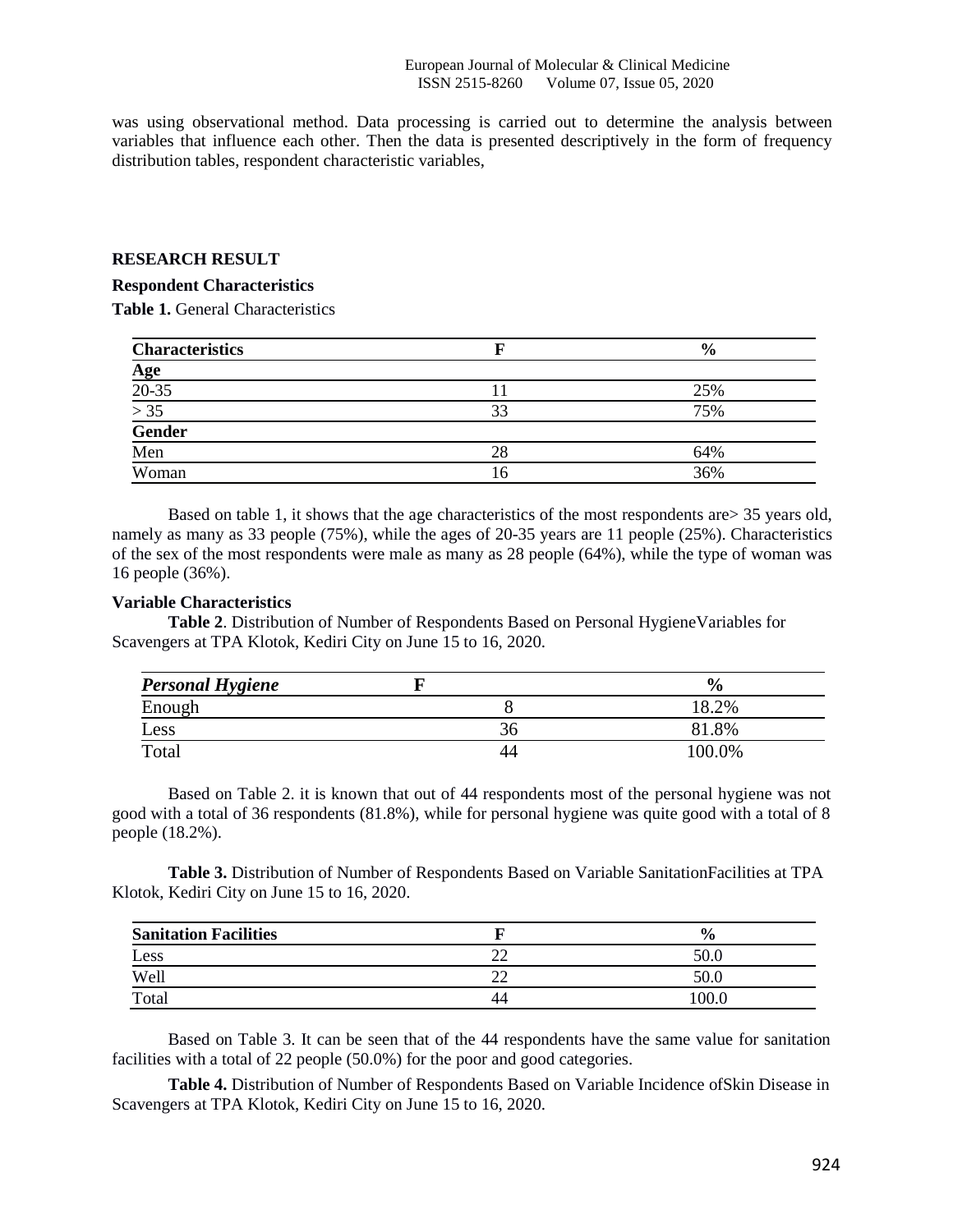| <b>Incidence of Skin Diseases</b> |    | $\frac{0}{0}$ |
|-----------------------------------|----|---------------|
| Happen                            |    | 70            |
| Not occur                         |    | 29.5          |
| Total                             | 44 |               |

Based on Table 4. It can be seen that of the 44 respondents most of the incidence of skin disease occurred with a total of 31 people (70.5%). Meanwhile, the incidence of skin disease did not occur in 13 people (29.5%).

# **Cross tabulation between variables**

**Table 5.** Cross-Age Tabulation and Personal Hygiene for Scavengers at TPAKlotok, Kediri City on June 15 to 16, 2020.

| Age                 |        | <b>Personal Hygiene</b> |    |             |    | <b>Total</b> |
|---------------------|--------|-------------------------|----|-------------|----|--------------|
|                     | Enough |                         |    | <b>Less</b> |    |              |
|                     |        | $\%$                    |    | $\%$        |    | $\%$         |
| $20-35$ th          |        | 2.3%                    | 10 | 22.7%       |    | 25.0%        |
| $> 35$ years<br>old |        | 15.9%                   | 26 | 59.1%       | 33 | 75.0%        |
| Total               |        | 8.2%                    | 36 | 81.8%       |    | 100.0%       |

Based on table 5. It can be seen that in this study the most personal hygiene was at the age> 35 years with the poor category of 59.1% and the least at the age of 20-35 years with the fairly good category of 2.3%.

**Table 6.** Cross-tabulation of Sex and Personal Hygiene for Scavengers at TPAKlotok, Kediri City on June 15 to 16, 2020.

| <b>Gender</b> |               | <b>Personal Hygeine</b> |    |               |    | <b>Total</b> |  |
|---------------|---------------|-------------------------|----|---------------|----|--------------|--|
|               | <b>Enough</b> |                         |    | <b>Less</b>   |    |              |  |
|               |               | $\frac{0}{0}$           |    | $\frac{0}{0}$ |    | %            |  |
| Men           |               | 15.9%                   |    | 47.7%         | 28 | 63.6%        |  |
| Woman         |               | 2.3%                    |    | 34.1%         | 10 | 36.4%        |  |
| Total         |               | 8.2%                    | 36 | 81.8%         | 44 | 100.0%       |  |

Based on table 6. It can be seen that in this study the most personal hygiene was in the male gender with the poor category of 47.7% and the least in the female gender with the fairly good category of 2.3%.

**Table 7.** Cross-Age Tabulation and Incidence of Skin Disease in Scavengers atTPA Klotok, Kediri City on June 15 to 16, 2020.

| Age       | <b>Incidence of Skin Diseases</b> | <b>Total</b> |  |       |  |
|-----------|-----------------------------------|--------------|--|-------|--|
|           | <b>Happen</b>                     | Not occur    |  |       |  |
|           | $\%$                              | $\%$         |  | $\%$  |  |
| $20 - 35$ | 59%                               | $9.1\%$      |  | 25.0% |  |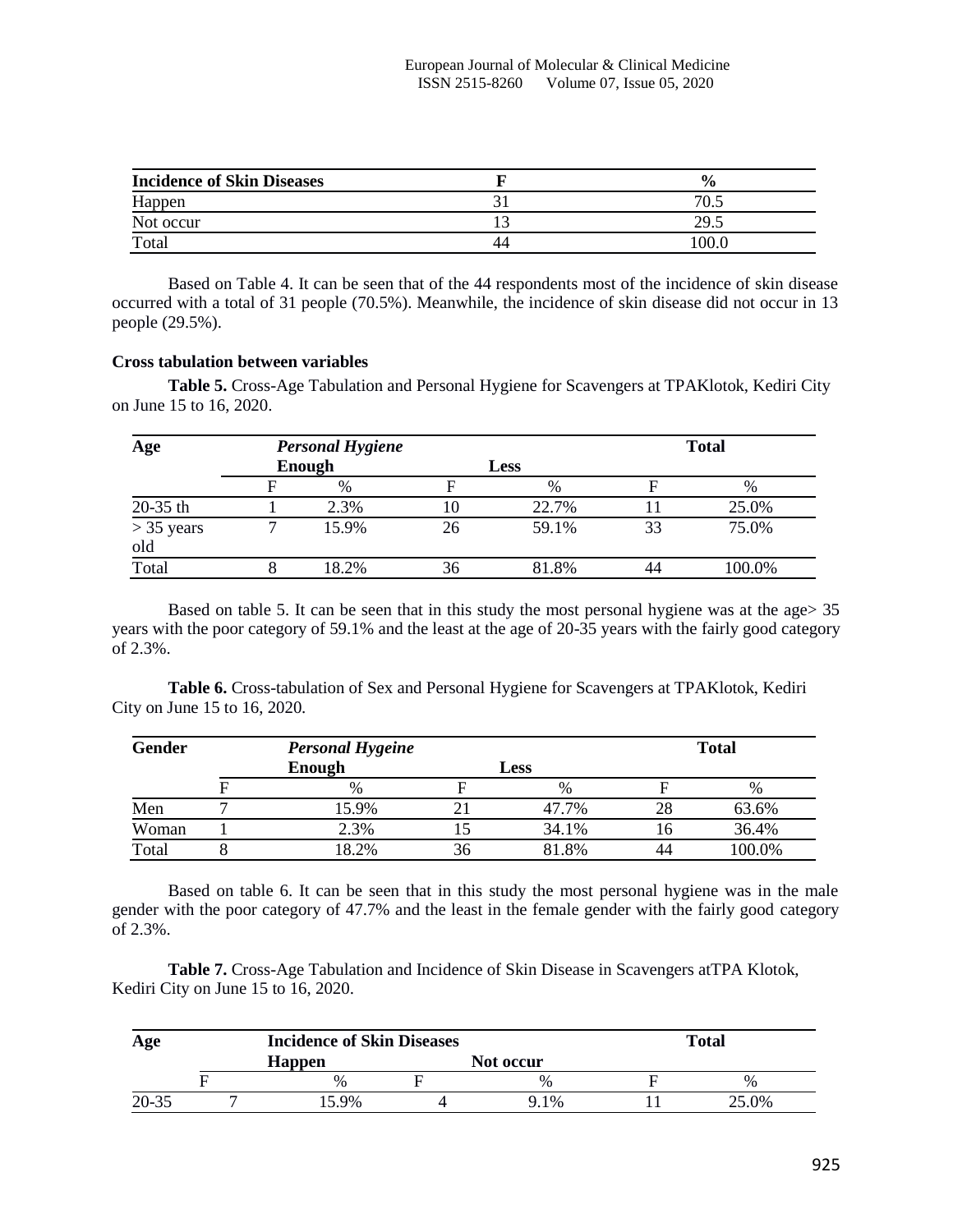#### European Journal of Molecular & Clinical Medicine ISSN 2515-8260 Volume 07, Issue 05, 2020

| $\sim$ $\sim$<br>ر ر | 5%<br>— т. |                          | 20.5%        | ັ | .0%     |
|----------------------|------------|--------------------------|--------------|---|---------|
| Total                | $0.5\%$    | $\overline{\phantom{0}}$ | וטי<br>29.5% |   | $0.0\%$ |

Based on table 7. It can be seen that in this study the incidence of skin disease was mostly at the age> 35 years with the category of skin disease occurring at 54.5% and the least at the age of 20-35 years with the category of no skin disease occurring at 9, 1%.

**Table 8.** Cross-tabulation of Sex and Incidence of Skin Disease in Scavengers atTPA Klotok, Kediri City on June 15 to 16, 2020.

| <b>Gender</b> | <b>Incidence of Skin Diseases</b> |  | <b>Total</b>  |     |               |  |
|---------------|-----------------------------------|--|---------------|-----|---------------|--|
|               | <b>Happen</b>                     |  | Not occur     |     |               |  |
|               | $\frac{0}{0}$                     |  | $\frac{0}{0}$ |     | $\frac{0}{0}$ |  |
| Male          | 38.6%                             |  | 25.0%         | 28  | 63.6%         |  |
| Women         | 31.8%                             |  | 4.5%          | l h | 36.4%         |  |
| Total         | 70.5%                             |  | 29.5%         |     | 100.0%        |  |

Based on table 8. It is known that in this study the incidence of skin disease was mostly male with a skin disease category of 38.6% and the least in a female gender with a non-occurring Skindiseasecategory by4.5%.

**Table 9.** Cross Tabulation of Personal Hygiene and Incidence of Skin Disease inScavengers at TPA Klotok, Kediri City on June 15 to 16, 2020.

| Personal       | <b>Incidence of Skin Diseases</b> |  | <b>Total</b> |     |        |  |
|----------------|-----------------------------------|--|--------------|-----|--------|--|
| <b>Hygiene</b> | <b>Happen</b>                     |  | Not occur    |     |        |  |
|                | $\%$                              |  | $\%$         |     | $\%$   |  |
| Enough         | 0%                                |  | 18.2%        |     | 18.2%  |  |
| Less           | 70.5%                             |  | 11.4%        | 36. | 81.8%  |  |
| Total          | 70.5%                             |  | 29.5%        |     | 100.0% |  |

From the table above, the results show that in this study the most incidence of skin disease was personal hygiene with a poor category of 70.5% and the least on personal hygiene with a poor category of 11.4%.

**Table 10.** Cross Tabulation of Sanitation Facilities and Incidence of Skin Diseasein Scavengers at TPA Klotok, Kediri City on June 15 to 16, 2020.

| <b>Sanitatio</b>  |   | <b>Incidence of Skin Diseases</b> |           | <b>Total</b> |  |        |
|-------------------|---|-----------------------------------|-----------|--------------|--|--------|
| n                 |   | <b>Happen</b>                     | Not occur |              |  |        |
| <b>Facilities</b> | F | $\%$                              |           | $\%$         |  | $\%$   |
| Less              |   | 50%                               |           | 0%           |  | 50%    |
| Well              |   | 20.5%                             |           | 29.5%        |  | 50%    |
| Total             |   | 70.5%                             |           | 29.5%        |  | 100.0% |

From the table above, the results show that in this study the most disease incidence was in respondents who stated that sanitation facilities were in a poor category of 50.0% and the least was in a good category of sanitation facilities by 20.5%.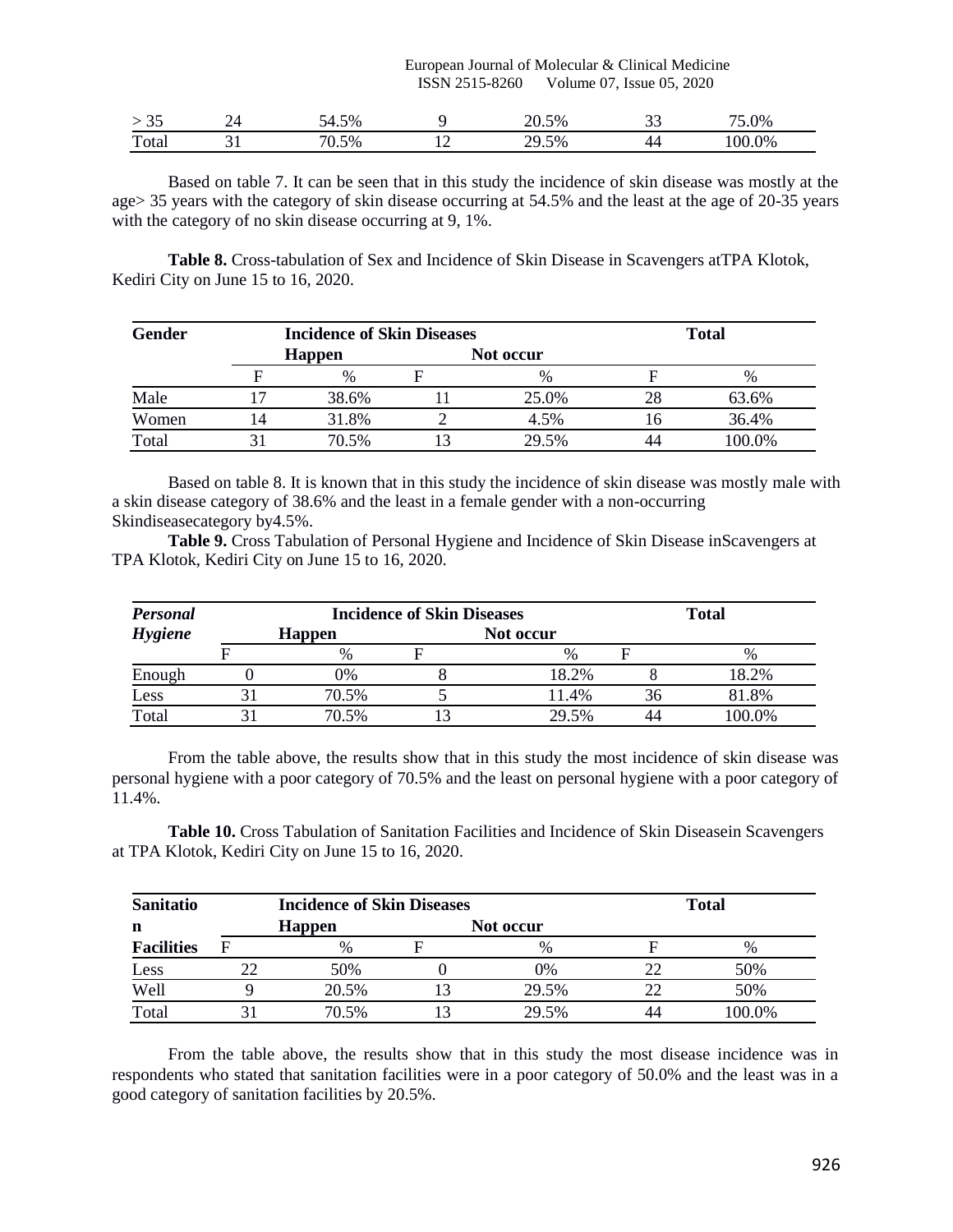|                              |   |              |       |            |                     |                    | <b>Simulta</b>      |                       |
|------------------------------|---|--------------|-------|------------|---------------------|--------------------|---------------------|-----------------------|
| Variable                     | в |              | Wald  | <b>Sig</b> | OR                  | R<br><b>Square</b> | neous<br><b>Sig</b> | <b>Hosme</b><br>r Sig |
| Personal Hygiene             |   | 1,969        | 4,577 | 0.032      | 7,16<br>5           |                    |                     |                       |
| <b>Sanitation Facilities</b> |   | 20,570 0,000 |       | 0.998      | 8,57<br>$\mathbf Q$ | 0.933              | 0,000               | 0.995                 |

**Table 11.** Analysis of Personal Hygiene and Sanitation Facilities Data on theIncidence of Skin Disease in Scavengers at TPA Klotok, Kediri City.

In the table above, the results show that the research model is acceptable and hypothesis testing can be done because there is a significant difference between the model and the questionnaire or observation value where the sig value on the hosmer test is 0.995> 0.05, this means that the hypothesis rejects H0. The ability of the independent variable in explaining the dependent variable is 93%, this means that 3% of other factors outside the research explain the dependent variable.

All variables have a significant effect on variable y where the sig x 0.000 value. But the only influential factor is sig X1 (Personal Hygiene) of 0.032. Meanwhile for X2 (Sanitation Facilities) it does not significantly influence the incidence of skin disease among scavengers at TPA Klotok Kediri City, because the sig X2 value is 0.998> 0.05. The amount of influence is indicated by the OR value. Personal Hygiene variable with OR 7,165, so respondents who have poor personal hygiene (code 0) are more at risk of experiencing skin disease as much as 7,165 times compared to respondents who have fairly good personal hygiene.

## **DISCUSSION**

## *Personal Hygiene* **Scavengers at the Klotok TPA, Kediri City**

The results of research conducted on 44 respondents to scavengers at TPA Klotok, Kediri City on June 15, 2020 to June 16, 2020, found that 36 respondents (81.8%) had personal hygiene in the poor category and 8 respondents (18.2%) have personal hygiene with good enough category.

The results of cross tabulation between age and personal hygiene can be seen that there are 26 respondents aged> 35 years (59.1%) who have personal hygiene with a poor category. This is in line with research (Intan, 2013) which shows that there is no difference in personal hygiene among scavengers aged <45 years and> 50 years.

Diseases caused by poor personal hygiene can affect all ages, whether children, adolescents or adults. In an adult, they will have the independence to do good personal hygiene, due to the increasing amount of knowledge and experience gained regarding the importance of health. According to (Hurlock 1998 in Intan 2013), the more old you are, the level of maturity and strength of a person will be more mature in thinking and working.

This study shows that 20-35 year olds have better personal hygiene behavior than those> 35 years old because of the common attitudes found in almost every elderly person, namely the desire to live long, and the knowledge factor and their sense organs are still functioning normally than the elderly> 35. year. Age is one of the factor that plays an important role in a person, with increasing age there will be changes in physical and psychological aspects. Psychologically, getting older, the level of thinking a person will be more mature and mature. Indirectly, a person's knowledge will increase (Mubarak, 2007).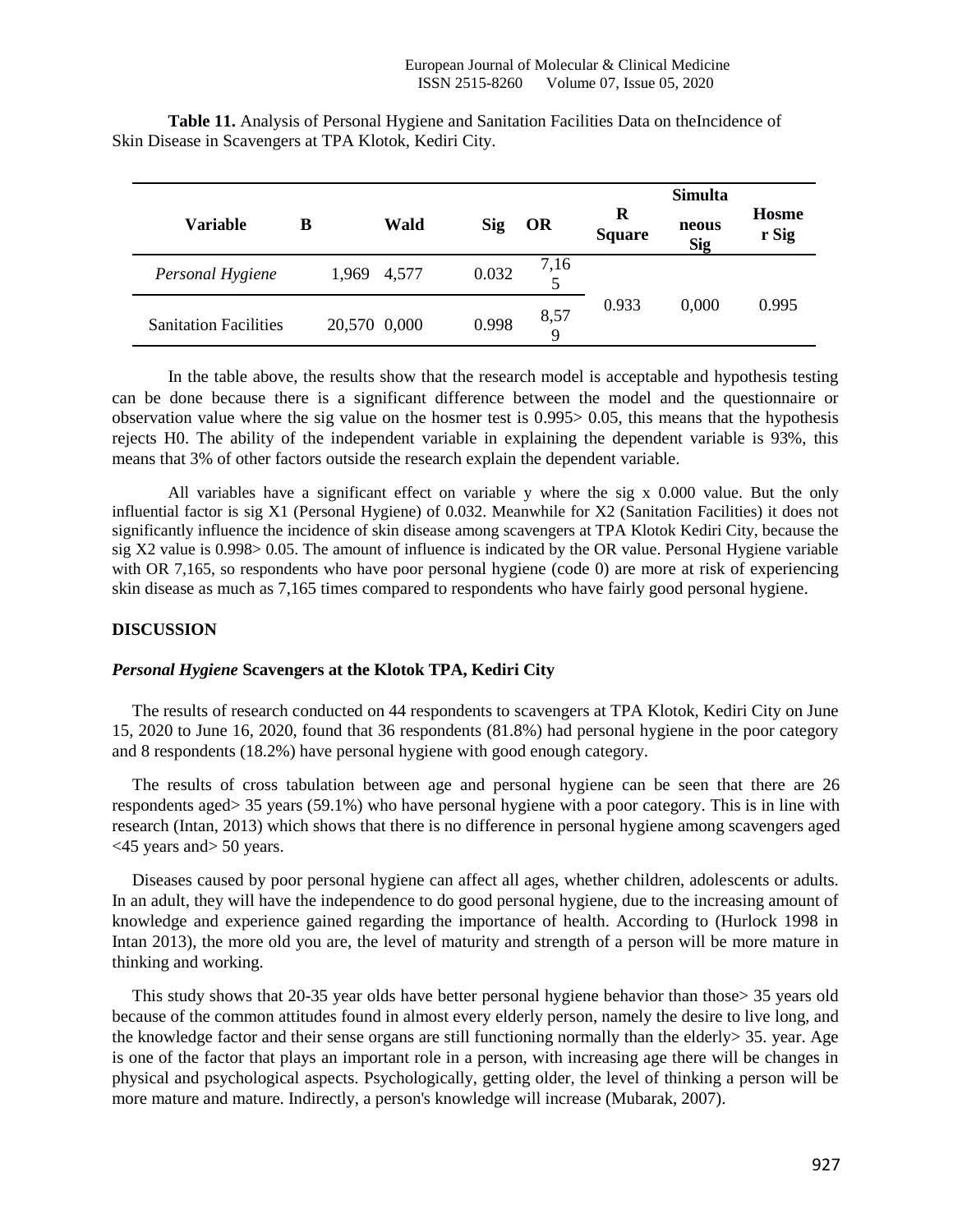According to (Suryabudhi 2003 in Intan 2013), a person who lives a normal life can assume that the longer he lives, the more experience is, the more knowledge is wider, his expertise is deeper and his wisdom is getting better in making decisions about his actions.

The results of cross tabulation between sexes with personal hygiene with the highest category, namely men as many as 21 respondents (47.7%) had personal hygiene with poor category. This is in line with research (Intan, 2013) based on the Chi Square test, there is no significant relationship between gender and personal hygiene ( $p$  = 0.05). This shows that there is no difference in personal hygiene between male and female scavengers.

According to (Intan, 2013) the risk of disease problems related to personal hygiene behavior can occur to everyone, regardless of men or women. In addition, questions to measure personal hygiene were in the form of general health questions, without measuring specific health related to the health behavior of men and women. In everyday life, cleanliness is very important and must be considered because cleanliness will affect one's health and psychology. Cleanliness itself is very influential, including culture, social, family, education. a person's perceptions of health and development (Tarwoto&Wartonah 2006).

Hygiene practices are the same as improving health. By implementing patient hygiene measures, or helping family members to perform these actions in a hospital environment, nurses increase the patient's recovery rate. By teaching hygiene to respondents, respondents will play an active role in improving health and participate in self-care whenever possible (Perry & Potter, 2005). Personal hygiene is one of the basic abilities of humans in fulfilling their needs in order to maintain their life, health and well-being in accordance with their health conditions, clients are declared to be disturbed by their nursing if they cannot perform self-care (Direja, 2011).

The results of research on self-care or personal hygiene are self-care which is done to maintain health, both physically and psychologically. The fulfillment of self-care is influenced by various factors, including culture, values, social for individuals or families, knowledge of self-care and perceptions of self-care (Sulastri, 2018). This definition concludes that personal hygiene is an activity or act of cleaning all members of the body which aims to maintain a person's hygiene and health.

The results of the study, most of the respondents had personal hygiene with poor category. This shows that the knowledge about personal hygiene is still lacking because there are still scavengers who have not applied personal hygiene properly. Result characteristics such as age and gender have no effect on personal hygiene. This can be seen from the results of the research on how personal hygiene does not affect respondents

This study shows that male gender tends to have less personal hygiene behavior than female, this is different from previous research which states that female gender tends to be better than male gender. This difference can occur because there are more men than women who work as scavengers in TPA Klotok, Kediri City.

## **Sanitation Facilities at TPA Klotok, Kediri City**

The results of research conducted on 44 respondents to scavengers at TPA Klotok, Kediri City on June 15, 2020 to June 16, 2020, it was found that 22 respondents (50.0%) stated that sanitation facilities were poor and 22 respondents (50.0%) stated that the facilities sanitation is good enough. The result of cross tabulation between sanitation facilities and the incidence of skin disease shows that in this study the most disease incidence in sanitation facilities with poor category was 50.0% of skin diseases.

This is in line with research (Agsa, 2012) based on statistical tests there is a significant relationship between sanitation facilities and complaints of skin diseases ( $p \lt 0.05$ ). This shows that there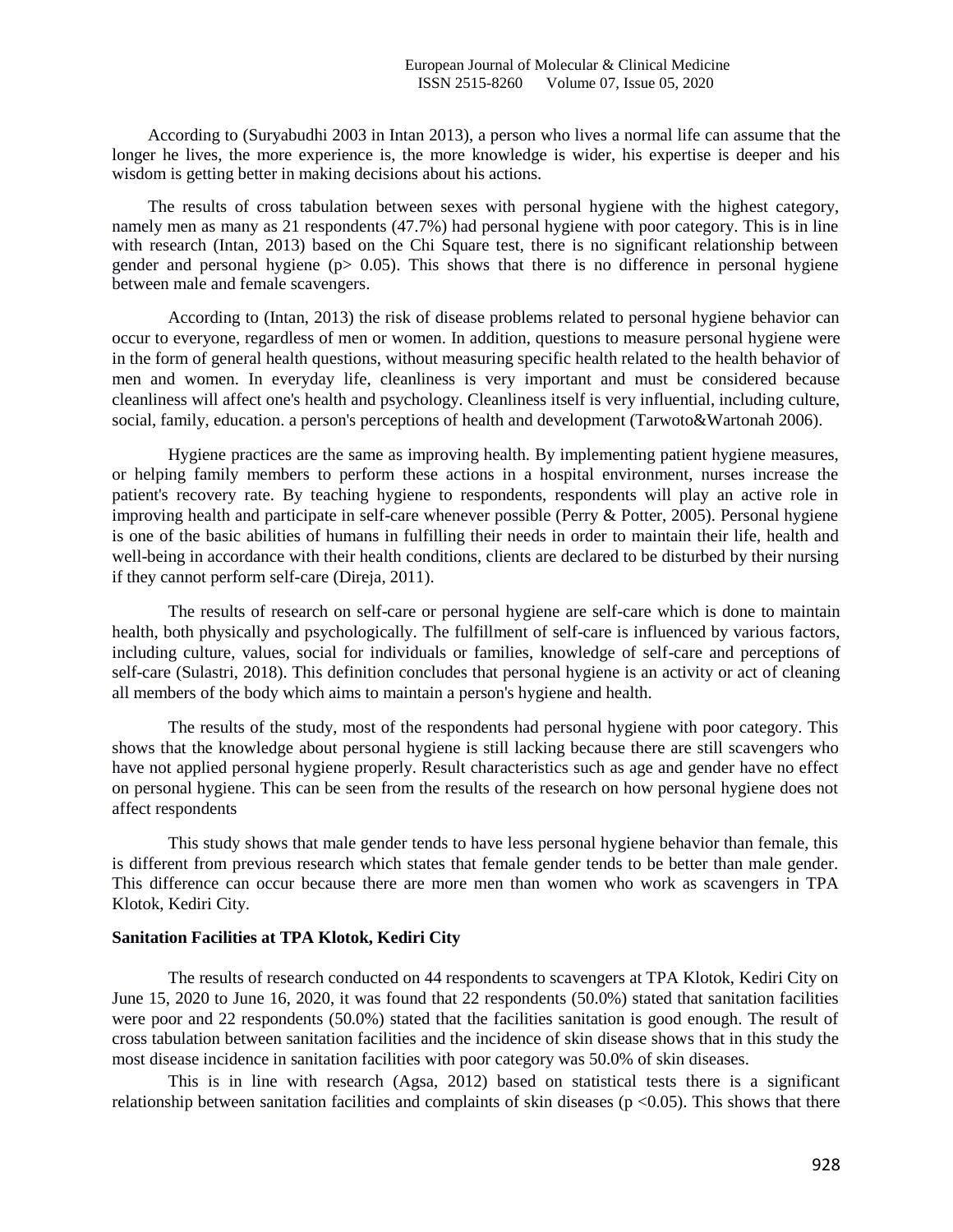is a relationship between sanitation facilities and complaints of skin diseases. This is also in line with research (Erna, 2013) based on statistical tests there is a significant relationship between the availability of sanitation facilities and the incidence of scabies skin disease ( $p \lt 0.05$ ). This shows that there is a relationship between sanitation facilities and scabies skin disease.

Basic sanitation facilities that are directly related to health problems include the provision of clean water, latrines, waste water disposal, and household waste management (Tarigan, 2008). Fulfillment of sanitation facilities such as clean water, latrines, bathrooms to meet the needs of bathing, washing and latrines as well as for wu'du for Muslims. One of them is the availability of clean water facilities is the most important thing in sanitation, where if there is no sufficient clean water used for hygiene, it is closely related to the occurrence of diseases, one of which is skin disease (Erna, 2013).

According to (July 2002 in Erna 2013) water has a close relationship with health. Water is the most essential thing for health, not only for production but also for domestic consumption and utilization (drinking, cooking, bathing, etc.). An increasing percentage of infectious diseases that can be fatal or detrimental to health are transmitted through contaminated water. Some water-related diseases are contagious, these diseases are generally classified according to various environmental aspects that can be intervened by humans.

According to the research results, the lack of good sanitation facilities causes problems, one of them is the occurrence of skin diseases. The importance of the aspects of the fulfillment of facilities and infrastructure as well as support from the manager of the Klotok City TPA Kediri for scavengers working to sort waste. From the observational data, it found that there were toilets in quite good condition, there were latrines and bathrooms that were quite clean, but there were no special bathrooms for men and women. Meanwhile, clean water, which is a basic need for sanitation, is sufficient and odorless. The absence of a sink for washing hands can lead to disease because scavengers who collect garbage need to wash their hands to kill bacteria and germs in the trash which can cause several diseases for scavengers. Fulfillment of the requirements for the office and industrial work environment based on the RI Minister of Health No. 1405 of 2002 concerning the health requirements of office and industrial work environments that the work environment must have sanitation facilities, one of the sanitation facilities in the work environment, namely toilets, toilet requirements, which are separate between women and men and have a sink, latrine and a toilet.

# **Incidence of skin disease in scavengers at TPA Klotok, Kediri City**

The results of research conducted on 44 respondents to scavengers at TPA Klotok, Kediri City on June 15, 2020 to June 16, 2020, found that 31 respondents (70.5%) had the category of skin disease and 13 respondents (29.5%) had the category no skin disease occurs. The results of cross tabulation between personal hygiene and the incidence of skin disease showed that 31 respondents (70.5%) had poor personal hygiene.

This is in line with research (Mushallina, 2014) based on statistical tests there is a significant relationship between personal hygiene and suspect scabies ( $p \le 0.05$ ). This shows that there is a relationship between personal hygiene and suspect scabies. As well as this is in line with research (Erna, 2013) based on a statistical test, the p-value =  $0.002$  (p <0.05), the results of this statistical test show that there is a significant relationship between personal hygiene and the incidence of scabies skin disease.

This is in line with (Mosby, 1994 in Mushalina, 2014) saying that personal hygiene is important because good personal hygiene will minimize the entrance to microorganisms that are everywhere and ultimately prevent someone from contracting disease, in this case including skin diseases.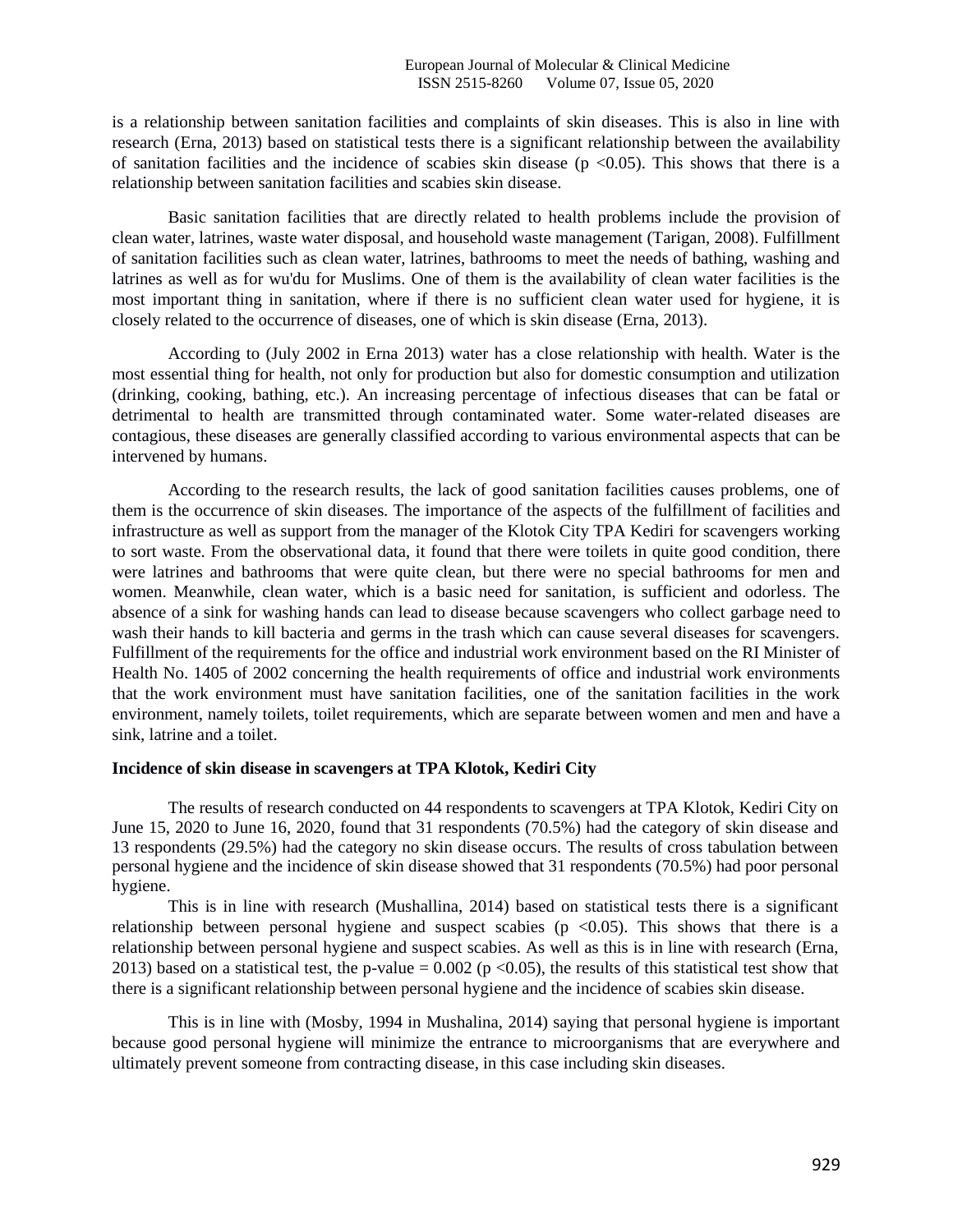*Hygiene*individually It is vital for skin health, so any skin disorders can cause serioushealth problems. As an organ that functions as protection, the skin plays an important role in minimizing any disturbances and threats that will enter through the skin (Laily&Sulistyo, 2012).

The result of cross tabulation between age and the incidence of skin disease shows that the most skin disease incidence is at age> 35 years with the category of skin disease occurring at 54.5%. This is in line with research (Triana, 2019) based on statistical tests ( $p \le 0.05$ ) which showed a relationship between age and the incidence of skin diseases.

One of the factors that can influence health behavior is age where health behavior varies based on age. Typically, children's health behavior can be said to be good, worsening in adolescence and adults, but increases in older people. A skin disease that affects all people of all ages but human skin degenerates with age, someone who is older has dry and thin skin so that they cannot tolerate soap or solvents. This dryness of the skin can make it easier for chemicals to infect the skin, making the skin more susceptible to skin diseases (Triana, 2019).

The results of cross tabulation between sexes and the incidence of skin disease, it can be seen in most of the incidence of skin disease within male, with a skin disease category of 38.6%. This is in line with research (Triana, 2019) based on statistical tests ( $p < 0.32$ ) which showed that there was no sex relationship with the incidence of skin diseases.

Based on (Aesthetic Surgery Journal in Triana, 2019) women are said to be more at risk of developing skin diseases than men. There is a difference between men's and women's skin, men's skin has a dominant hormone, namely androgens, which can cause men's skin to sweat more and have more hair, while women's skin is thinner than men's skin so it's more susceptible to skin damage. Male skin has apocrine glands that are responsible for secreting oil in the hair and hair on the body, these glands are active during adolescence, while as women age, the skin becomes drier.

For garbage collectors is very important to paying attention to treatment because the working conditions are not clean, thus increasing the likelihood of being exposed to various diseases such as skin diseases (Tarwaka, 2008). Skin disease is a disease that attacks the surface of the body, and is caused by various causes. Of course every skin disease has varieties which will show variants in symptoms and severity and may display some unique characteristics. Types of skin diseases can range from nearly invisible to life threatening. Some living things can cause skin diseases caused by living things such as bacteria, viruses and fungi (Susanto & Made, 2013).

Causes of skin disorders are poor work and personal hygiene. To maintain clean skin, healthy habits must be considered such as maintaining clean clothes, bathing regularly, bathing using clean water and soap, using daily necessities of one's own, eating nutritious, especially lots of vegetables and fruits, and keep the environment clean. From these things, it is concluded that it is very important for scavengers to maintain and care for skin hygiene, especially from exposure in the work environment. Skin care is very important to do because the skin is an active organ that functions as a defense organ from various kinds of germs or trauma, a place for secretions and excretions, regulates temperature and sensation conditions, so it takes a balanced treatment in maintaining its function. According to the results of the study, most respondents experienced or had skin diseases. This shows that awareness of good hygiene behavior and the performance of health workers must be optimized to reduce the number of skin diseases that occur in respondents.

The results of the study most of the respondents had a risk of skin disease. This is due to environmental conditions that interact with substances that cause the risk of skin disease every day, supported by research results  $> 35$  years of age tend to develop skin diseases and more predominantly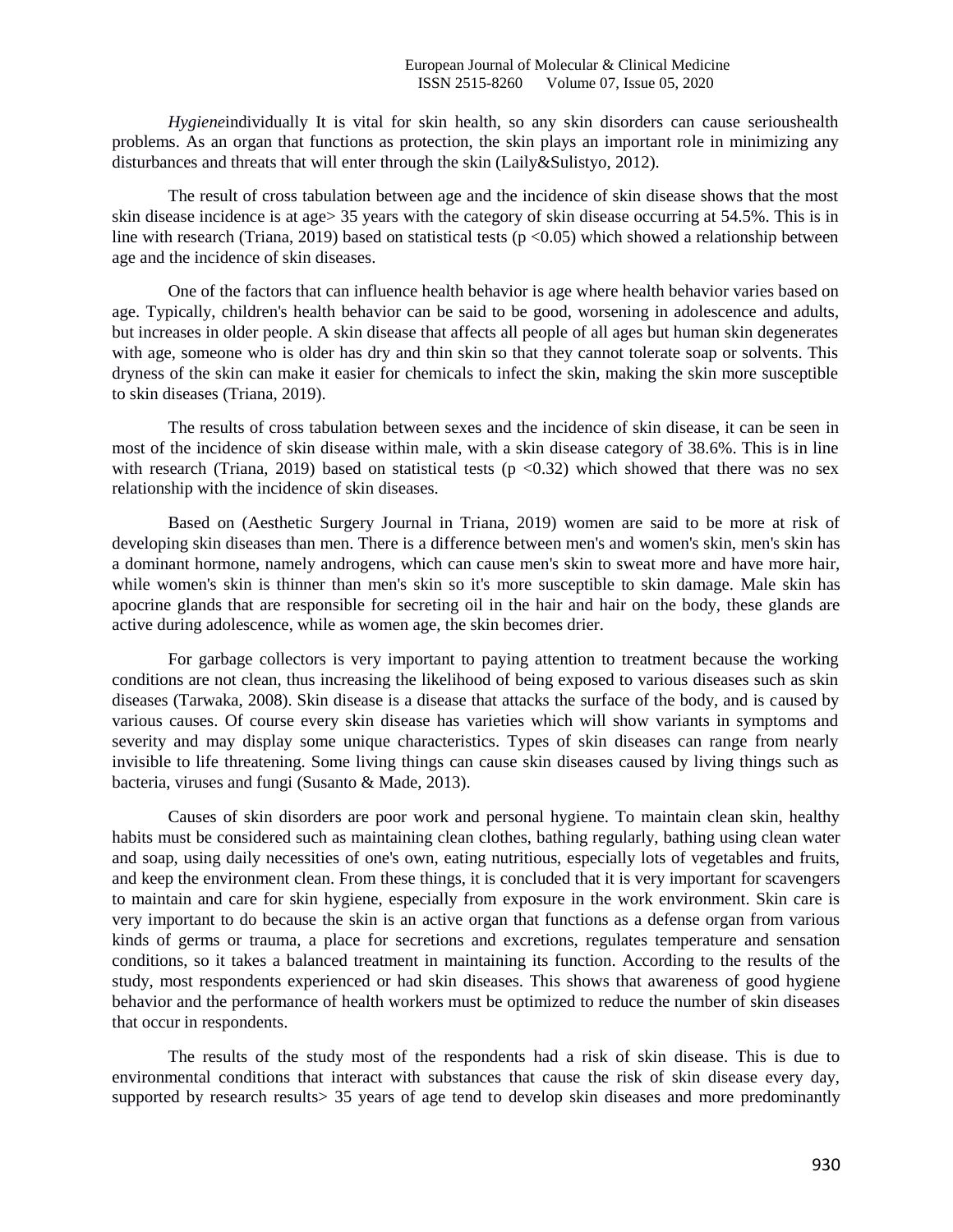male, which shows that most male sexes can be said to have less concern for making efforts to prevent skin diseases. So that the impact on most of them has a risk of developing skindiseases.

# **The Effect of Personal Hygiene and Sanitation Facilities on the Incidence of Skin Diseases in Scavengers at TPA Klotok, Kediri City**

The results of research conducted on 44 respondents to scavengers at TPA Klotok Kota Kediri from June 15 2020 to June 16 2020 showed that the personal hygiene of 36 respondents (81.8%) had personal hygiene in the poor category and 8 respondents (18.2 %) had personal hygiene in a fairly good category, while the sanitation facilities showed that 22 respondents (50.0%) stated that the sanitation facilities were not good and 22 respondents (50.0%) stated that the sanitation facilities were good enough and the incidence of skin diseases showed that 31 respondents (70.5%) had a skin disease category and 13 respondents (29.5%) had no skin disease category.

Based on the results of cross tabulation of age and personal hygiene in this study, personal hygiene was mostly found at the age> 35 years with the poor category of 59.1% and the least at the age of 20-35 years with the fairly good category of 2.3%. Cross tabulation of sex and personal hygiene in this study, personal hygiene was mostly found in the male gender with the poor category of 47.7% and the least in the female gender with the moderate good category of 2.3%. Cross tabulation of age and the incidence of skin disease in this study, the highest incidence of skin disease was at the age> 35 years with the category of skin disease occurring at 54.5% and the least being at the age of 20-35 years with the category of no skin disease occurring at 9, 1%. Cross tabulation of sexes and the incidence of skin diseases in this study, the highest incidence of skin disease was in the male gender with the category of skin disease occurring at 38.6% and the least in the female gender with the category of not having skin disease by 4, 5%. Cross tabulation between personal hygiene variables and the incidence of skin disease showed that in this study the most incidence of skin disease was personal hygiene with poor category at 70.5% and the least on personal hygiene with poor category at 11.4%. Cross tabulation between the variables of sanitation facilities and the incidence of skin disease showed that in this study the most disease incidence was in sanitation facilities with a poor category of 50,

Based on the results of the Logistic Regression statistical test, it was obtained personal hygiene for the incidence of skin disease sig =  $0.032$  and sanitation facilities for the incidence of skin disease sig = 0.998. From the results of the two, the significance value is> 0.05, so it can be concluded that there is an effect of personal hygiene on the incidence of skin disease, meanwhile there is no effect of sanitation facilities on the incidence of skin disease in scavengers at TPA Klotok, Kediri City.

*Hygiene*studying the influence of environmental conditions on human health, efforts toprevent disease due to the influence of the health environment and to make environmental conditions in such a way that health maintenance is guaranteed (Soegiarto, 2007). Personal hygiene is included in specific primary preventive measures, personal hygiene is important because good personal hygiene will minimize the entrance (portal of entry) to microorganisms that are everywhere and ultimately prevent a person from getting sick. Poor personal hygiene will make it easier for the body to suffer from various diseases, one of which is skin disease (Sheizi P, 2007). The final disposal site (TPA) is a place that has the potential to affect the health of scavengers, because in the TPA there are many piles of garbage that allow bacteria and viruses to reproduce. Poor waste management can have a negative effect on health, one of which is skin disease (HJ Mukono, 2006).

Sanitation is a deliberate behavior in cultivating clean living with the intention of preventing humans from coming in contact with dirt and other hazardous waste in the hope that this effort will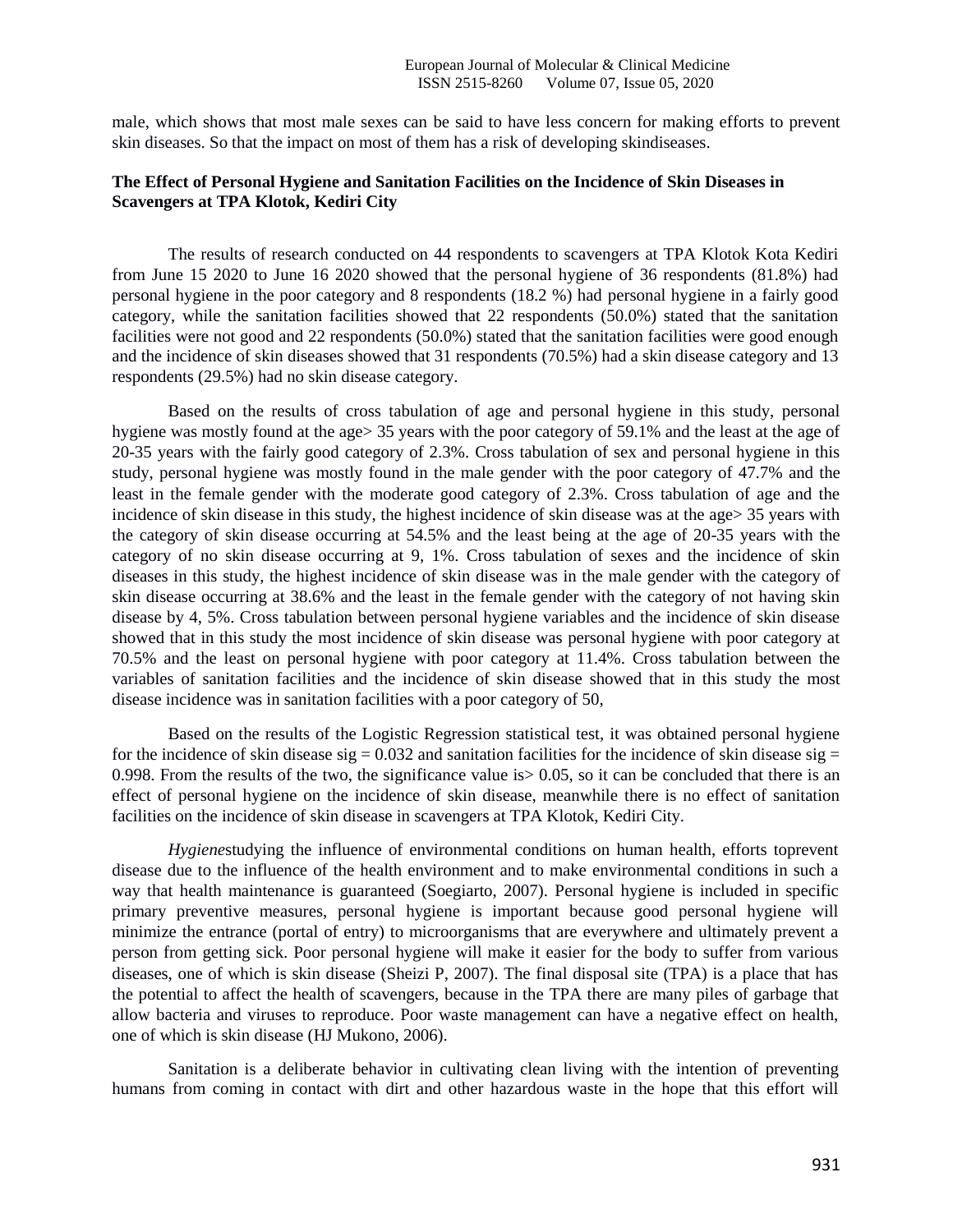maintain and improve human health. Sanitation generally refers to the provision of facilities and facilities for disposing of human waste such as urine and feces (WHO, 2004).

There is a close relationship between sanitation and health facilities. Inadequate sanitation facilities and infrastructure can affect the spread of diseases such as skin diseases. The purpose of sanitation is to ensure the cleanliness of the human environment so as to create a condition that is in accordance with health requirements and to restore, repair and maintain health. One of the benefits of sanitation is preventing the emergence of infectious diseases, one of which is skin disease. Therefore, sanitation facilities create a healthy quality environment with a condition that is free from risks that endanger the health and safety of human life, through the work environment between offices or similar industrial areas.

One part of the body that is sensitive to various diseases is the skin. The skin is an elastic wrap that protects the body from environmental influences. A healthy and clean environment will have a good effect on the skin. Likewise, on the contrary, a dirty environment will be a source of various diseases, including skin diseases. The factors that influence the high prevalence of skin diseases are a hot and humid climate which allows the proliferation of fungi, poor personal hygiene and inadequate economic factors (Harahap, 2000 in Rizal, 2017). One of the factors that cause skin disease is personal hygiene which includes skin cleanliness, hair and scalp hygiene, nail hygiene, shower intensity and others (Potter, 2005).

A healthy and clean environment will have an effect on the skin. Likewise, on the contrary, a dirty environment will be a source of various diseases, for example skin diseases that can be caused by bacteria, fungi, viruses and lice (Harahap, 2000 in Rizal, 2017). Personal hygiene including skin hygiene is very important in health care efforts such as bathing every 2 times a day using soap and diligently washing hands and feet when finished activities to avoid infectious diseases. One of the most important factors is the availability of adequate sanitation facilities, through the provision of good facilities that will prevent the occurrence of diseases caused by bacteria and fungi.

The results of this study indicate that the personal hygiene of the respondents in TPA Klotok, Kediri, is more dominated by the male gender which tends to have less personal hygiene behavior than the female gender. This is different from previous research which states that the female gender tends to be better than the male gender. This difference can be due to the fact that there are more men than women who work as scavengers in TPA Klotok, Kediri City.

From the observational data, it was found that there were toilets that were in quite good condition, there were latrines and bathrooms that were quite clean, but there were no special bathrooms for men and women. Meanwhile, clean water, which is a basic need for sanitation, is sufficient and odorless. The absence of a sink for washing hands can lead to disease because scavengers who collect garbage need to wash their hands to kill bacteria and germs in the trash which can cause several diseases for scavengers. Fulfillment of the requirements for the office and industrial work environment based on the RI Minister of Health No. 1405 of 2002 concerning environmental health requirements for offices and industries that the work environment must have sanitation facilities,

The results of the study most of the respondents had a risk of skin disease. This is due to environmental conditions that interact with substances that cause the risk of skin disease every day, supported by research results  $> 35$  years of age tend to develop skin diseases and are more predominantly male, which shows that most male sexes can It is said that there is less concern for making efforts to prevent skin diseases. So that the impact on most of them has a risk of developing skin diseases.

# **CONCLUSION**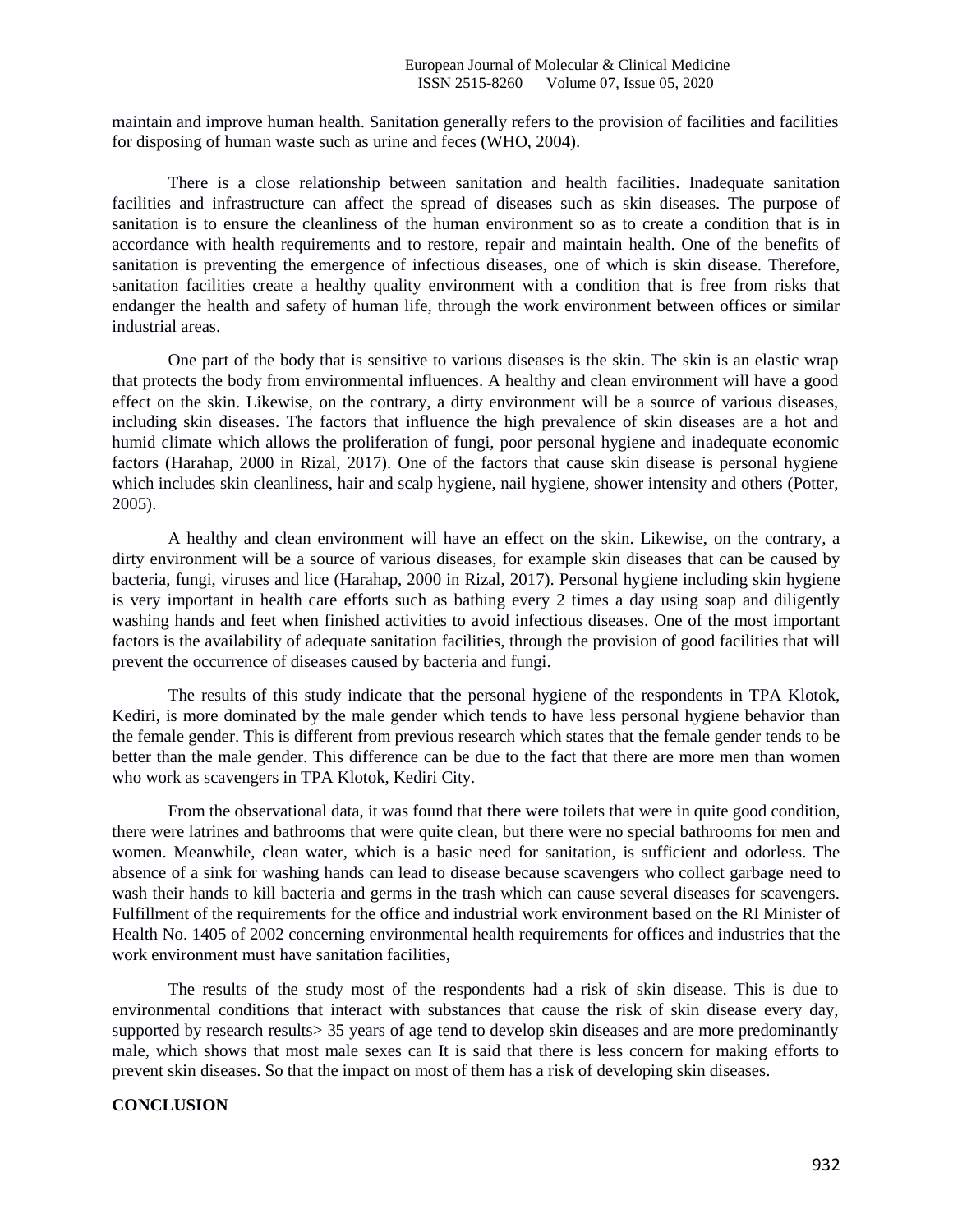Based on the results of the Logistic Regression statistical test, it was obtained personal hygiene for the incidence of skin disease sig  $= 0.032$  and sanitation facilities for the incidence of skin disease sig  $=$ 0.998. From the results of the two, the significance value is> 0.05, so it can be

concluded that there is an effect of personal hygiene on the incidence of skin disease, meanwhile there is no effect of sanitation facilities on the incidence of skin disease in scavengers at TPA Klotok, Kediri City. The incidence of skin disease has a direct effect on personal hygiene because personal hygiene is the main thing in every human being that can prevent the occurrence of skin diseases and other diseases. Scavengers who are active in collecting garbage can develop skin diseases that can attack the body if they do not pay attention to their hygiene.

# **BIBLIOGRAPHY**

- 1. Al-Blooshi, H., Al-Shami, S. A., &Sidek, S. (2020). Mobile health and users demographic characteristics and preferences. A case study from the UAE. Systematic Reviews in Pharmacy, 11(12), 143–149. https://doi.org/10.31838/srp.2020.12.24
- 2. Al-Husseini, R. M. A. H. (2020). Impact of interleukin-1 beta gene allelic polymorphisms in diabetic and non-diabetic hemodialysis iraqi patients. Systematic Reviews in Pharmacy, 11(12), 63–69. https://doi.org/10.31838/srp.2020.12.11
- 3. Al-Tufaili, R. A. N. (2020). Evaluation of commercial Linked immune-sorbent assay (ELISA) for detecting sero-prevalence of Toxoplasma gondii antibodies in Iraqi women. Systematic Reviews in Pharmacy, 11(12), 57–62. https://doi.org/10.31838/srp.2020.12.10
- 4. Alblooshi, K. M. A. M., & Abdullah, N. (2020). Integrated model of factors affecting drug addiction among juveniles in UAE. Systematic Reviews in Pharmacy, 11(12), 160–166. https://doi.org/10.31838/srp.2020.12.26
- 5. Andarmoyo, S. d. (2012). Personal Hygiene. Yogyakarta: Graha Science.
- 6. Direja, USA (2011). Mental Nursing Care Book. Yogyakarta: Nuha Merdeka.
- 7. Djuanda, A. (2010). Dermatology and Venereology. Jakarta: Faculty of Medicine, University of Indonesia.
- 8. Erna, SM (2013). The Relationship between Environmental Sanitation and Personal Hygiene with the Incidence of Scabies in Correctional Assistants in Class IIA Jambi Prison. SCIENTIA JOURNAL: STIKes PRIMA JAMBI No. 2 Vol. 2 December 2013.
- 9. Hay R, JW (2012). Scabies in the developing world its prevalence, complications, and management. Clinical Microbiology and Infection. https://doi.org/10.1111/j.1469- 0691.2012.03798.x.
- 10. Diamond, S. d. (2013). The Relationship between the Use of Personal Protective Equipment (PPE) Behavior and Complaints of Skin Disorders at TPA KedungWetanTanggerang. Tanggerang: Thesis: EsaUnggul University Jakarta.
- 11. Irianto, K. (2014). Public Health Sciences. Bandung: Alfabeta.
- 12. July, SS (2011). Environmental Health. Yogyakarta: UGM Press.
- 13. Junaedi. (2012). Garbage Scavenger Work Spirit, Abandoned Environmental Heroes.
- 14. www.stofest.org.